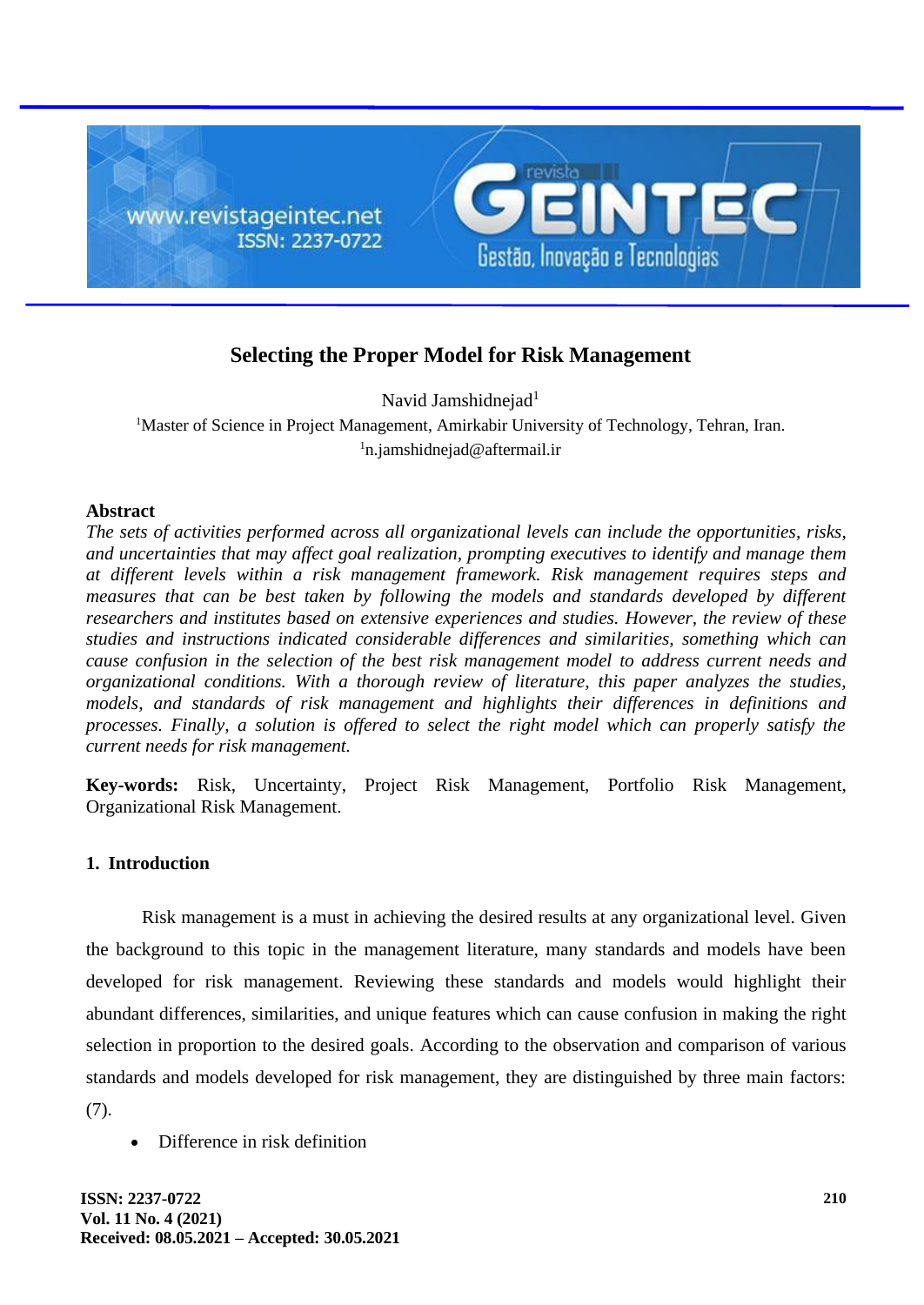- Difference in the quantity and centralization of risk management processes
- Difference in organizational levels of risk management execution

These three areas of difference are taken into account to analyze and compare researchers' opinions with regard to definitions and processes existing in risk management.

#### **2. Research Methodology**

This retrospective applied-descriptive study adopted a rationalistic conclusion-oriented approach. The desk method was then employed to meet the identified research need by reviewing the previous studies of models and standards developed for risk management and describing their differences in definitions and processes. Finally, a solution was offered to select the right model which could properly satisfy the current need for risk management.

## **3. Definition of Risk**

The risk identification process is known as the first risk management procedure in most models and standards. The prerequisite to risk identification is to have a clear definition of risk; therefore, it is essential to define risk correctly and thoroughly. The early effect of selecting different definitions of risk on the identification of risks in a project would be the extraction of a list of various risks in terms of quantity and nature.

If the number of identified risks is smaller than the number of real risks, the project is exposed to any unknown hazards which could prevent project success. In addition, some existing opportunities for project success are disregarded and left unexploited. If the number of identified risks is greater than the number of real risks, some of the risk management attempts are wasted. Moreover, wrong strategies can be adopted to confront risks. This could jeopardize the chance of a project to achieve goals.

If a false definition leads to a list of risks with a vague cause-and-effect chain, it will be difficult and even impossible to make attempts at risk management. However, it is necessary to have comprehensive information regarding the origin of risks and the effect of risk confrontation strategy implementation in order to evaluate and respond to risks. According to Teller & Kock (2013), "risk transparency" is one of the two major elements affecting the quality of risk management process implementation. This element can express the existing capability to identify major risks, risks of current dependencies, and sources of risk.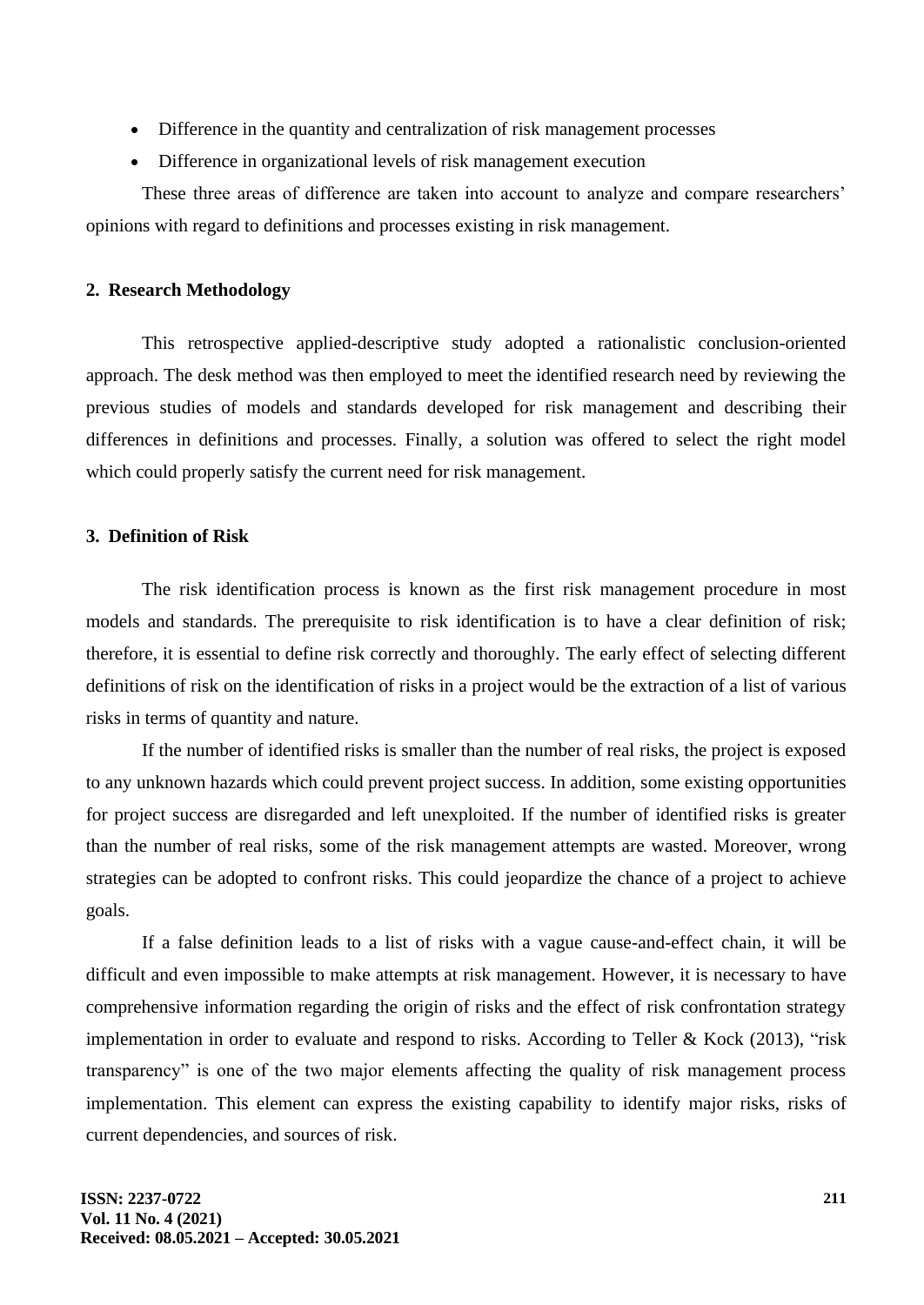The comparison of different studies indicated three major areas of differences in risk definitions, described as below.

## **1. Risk as an Event or Outcome**

Different references have given different definitions of risk. PMI (2017) defined project risk in PMBOK Standard as an unexpected state or event that would have positive or negative effects on one or more project objectives such as project scope, schedule, cost, and quality. This definition is consistent with what has been presented in the standard Prince2 (2017). According to the definition presented by the International Organization for Standardization (ISO) in the document issued by ISO Guide 73 (2009), a risk refers to the effect of uncertainty on goals, whereas effectiveness is defined as deviation from expectations. In other words, there are two inconsistent definitions of risk, *i.e.* a risk is sometimes defined as an event, whereas it is defined as an outcome of uncertainty some other times (9) (12).

According to Chapman (2001), this difference lies in the difference between the views of industrialists and those of experts of natural hazards because these two groups encounter risks of different natures. As a result, the first group sees risks as phenomena or processes, whereas the second group sees risks as outcomes of hazards (12).

It is essential to ensure that a person responsible for risk identification considers the distinction between definitions of risks and lists of different risks resulting from these various definitions. In fact, this could prevent the lists of risks (obtained from the risk identification process) from turning into a confusing combination of events and effects. If this happen, it will be really difficult to execute other processes of risk management (12). Accordingly, the relationships of cause, event, and outcome of a risk were introduced in Prince2 (2017) as the cause of a risk would result in the event of risk which would consequently affect goals.

#### **2. Risk as a Hazard (Negative Effect) or an Opportunity (Positive Effect)**

In another comparison of existing definitions of risk, some researchers have merely considered the hazards which would have negative effects on goals, whereas others have also considered opportunities which would have positive effects on goals. In addition, some research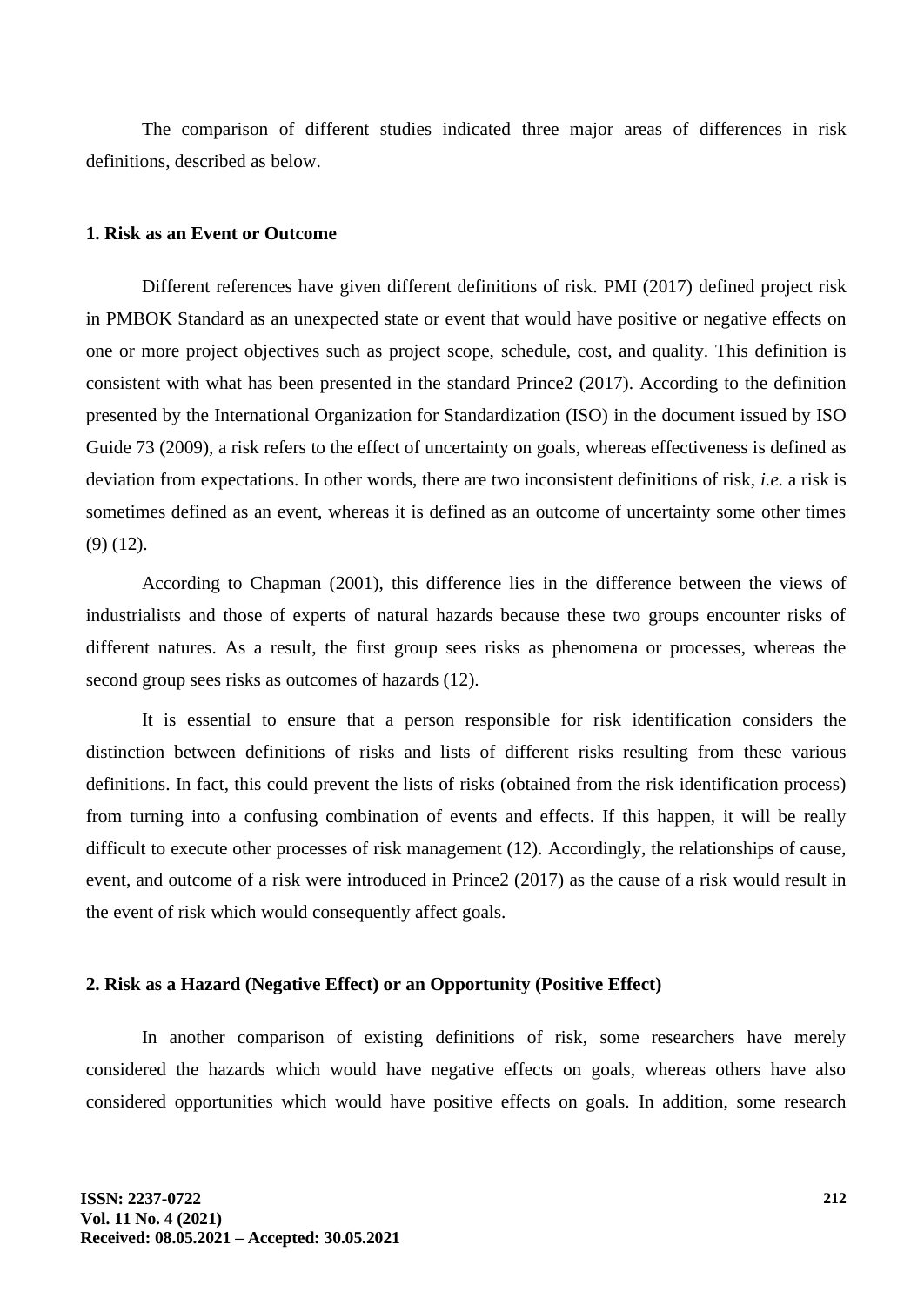approaches are ambiguous and unclear in determining the nature of risks regarded as opportunities or hazards. (7, 10, 19)

It is important to consider opportunities in addition to hazards because a project manager can link the existing opportunities to strategies and make certain plans to use them as much as possible in order to mitigate the effects of hazards or create some benefits for the project (3).

#### **3. Existing Knowledge of Event**

In the face of an event, there is scant information regarding its event occurrence and potential effects. Based on the available knowledge for occurrence of an event or its features and effects, four categories were classified in Cleden, M. D. (2012) to state that only one group would belong to what is normally known as risk. The categories are as follows: (our knowledge about an event-our knowledge about the effects of the event occurrence)

- Known-Known (Pure knowledge)
- Unknown-Known (Untapped knowledge)
- Known-Unknown (Risk)
- Unknown-Unknown (Pure uncertainty)

Comparing risk and uncertainty, De Meyer (2002) and Platje & Seidel (1993) believed that sources of uncertainty would be more general than risks. It is inevitable to consider uncertainties beyond risks, especially in the projects which have an environment of rapid developments because managers need to go beyond risk management, which is based on certain rules and techniques for planning, and take actions that are more inclined toward flexibility and learning (uncertainty management) (13).

PMI (2017) in PMBOK, adopted an approach to encounter risk and uncertainty by considering the reserves. Contingency reserves are considered to respond to the events that are identified, analyzed but are not actively manageable (known-unknown or risks) and management reserves are considered to encounter the events about which information of their nature, incidence, and effects are not available but, through past experiences and historical information, we know they can potentially affect the project (unknown-unknown) (10). Contingency reserves are determined through the calculation of probability and effect of risk events, whereas management reserves are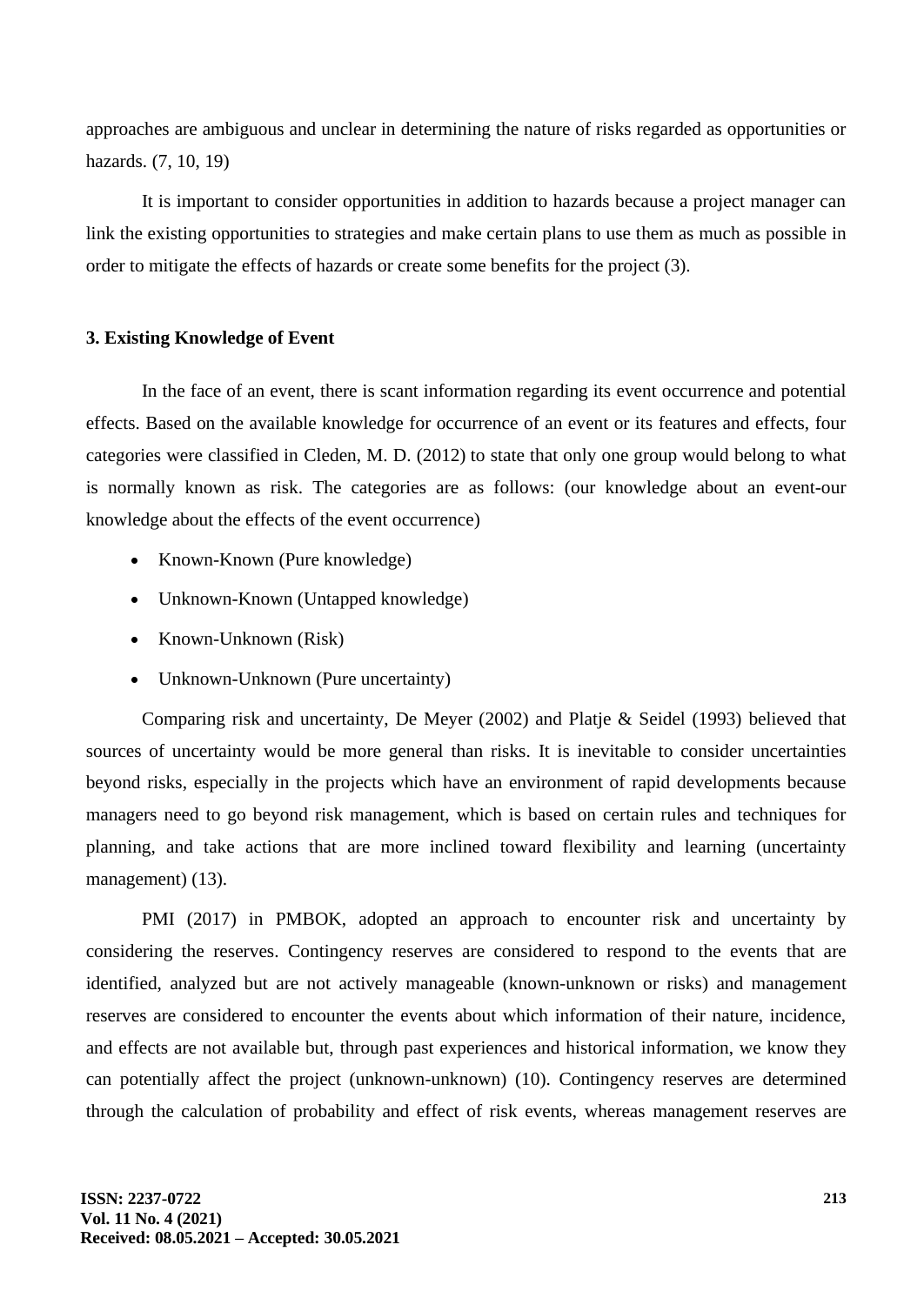determined through managers' judgments and mainly as a percentage of project costs and time. The series of project uncertainties are addressed as the total project risk.

Loch (2006) and De Meyer (2002) presented the following classification of project uncertainties based on uncertainty features (13):

- 1. Instability: In such conditions, project managers can plan for a complete project based on the sequence of activities; however, timespans of activities or project completion time might change.
- 2. Predicted uncertainty: This category matches the identified risks.
- 3. Unpredicted uncertainty: This category matches the unknown-unknown category.
- 4. Chaos: The projects are unpredictable, do not start with logical and stable hypotheses and specific goals, and have an uncertain basic structure. For example, the conditions in which a technology is variable or undeveloped studies are the main project goals. Under such uncertainty, a project is often finished with the results that are totally different from the initial project intentions.

Therefore, uncertainty management is much more important than risk management in some projects. In this regard, Perminova (2008), Cleden (2009), and Ward & Chapman (2003) supported the use of uncertainty management instead of risk management. Uncertainty management does not merely concern the management of hazards, opportunities, and relevant concepts but refers to discovering and perception the origin of project uncertainty before trying to manage the project. It also has no presumptions regarding what is appropriate or inappropriate (13, 33).

It is necessary to consider that no event is certain and that all activities are always prone to some uncertainty; therefore, if an event has an occurrence probability of above 80%, according to Mulcahy, R. (2010), it should be considered as a certain event.

According to a review of literature, some researchers and standards have pointed out the known-unknown nature of risk, whereas some others did not determine what type of uncertainty is risk. To conclude and facilitate the perception of differences in various studies regarding the definition of risk, table 1 classifies risk definition of some standards and articles based on 3 categories mentioned before. (27, 32, 31, 10, 21, 29, 30, 9, 17, 2, 25, 19, 24, 28, 23, 1, 26)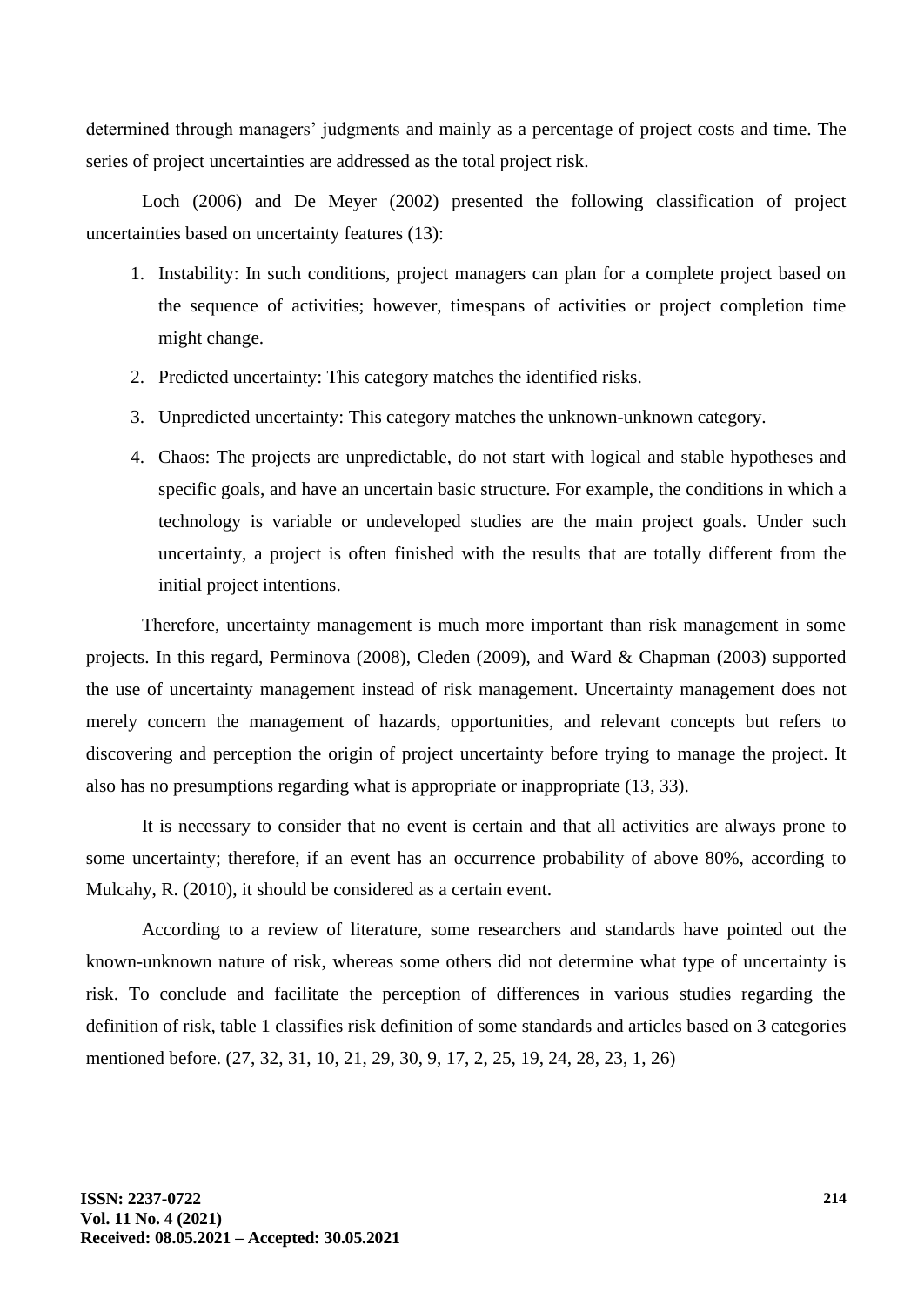|                                                                     |                                                                                                                                                                                                                                                                                                                                                                                    |        | Event or<br>consequence |         |                 | How to affect            |             | Type of<br>uncertainty   |               |
|---------------------------------------------------------------------|------------------------------------------------------------------------------------------------------------------------------------------------------------------------------------------------------------------------------------------------------------------------------------------------------------------------------------------------------------------------------------|--------|-------------------------|---------|-----------------|--------------------------|-------------|--------------------------|---------------|
| Author                                                              | <b>Risk Definition</b>                                                                                                                                                                                                                                                                                                                                                             |        | consequence             | Unclear | Merely negative | Negative and<br>positive | uncertainty | The known-the<br>unknown | indeterminate |
| Institute of<br>Electrical and<br>Electronic<br>Engineers<br>(2020) | The likelihood of an event, hazard,<br>threat, or situation occurring and its<br>undesirable consequences;<br>a potential problem.                                                                                                                                                                                                                                                 | $\ast$ |                         |         | $\ast$          |                          |             | $\ast$                   |               |
| Chapman<br>(2001)                                                   | An event, which should it occur, would<br>have a positive or negative effect on the<br>achievement of a project's objectives                                                                                                                                                                                                                                                       | $\ast$ |                         |         |                 | $\ast$                   |             | $\ast$                   |               |
| Al-bahar &<br>Carndall<br>(1990)                                    | The exposure to the chance of<br>occurrences of events adversely or<br>favorably affecting project objectives as<br>a consequence of uncertainty.                                                                                                                                                                                                                                  | $\ast$ |                         |         |                 | $\ast$                   |             | $\ast$                   |               |
| Project<br>Management<br>Institute<br>(2017)                        | An uncertain event or condition that, if it<br>occurs, has a positive or negative effect<br>on one or more project objectives                                                                                                                                                                                                                                                      | $\ast$ |                         |         |                 | $\ast$                   |             | $\ast$                   |               |
| Grande-Bretagne.<br>Office of<br>Government<br>Commerce<br>(2017)   | An uncertain event or set of events that,<br>should it occur, will have an effect on<br>the achievement of objectives. A risk is<br>measured by a combination of the<br>probability of a perceived threat or<br>opportunity occurring, and the<br>magnitude of its impact on objectives.<br>Risks can have either a negative or<br>positive impact on objectives if they<br>occur. | $\ast$ |                         |         |                 | $\ast$                   |             | $\ast$                   |               |
| International<br>Organization for<br>Standardization.<br>(2009)     | Effect of uncertainty on objectives,<br>positive and/or negative, often<br>characterized by reference to potential<br>events and consequences or a<br>combination of these.                                                                                                                                                                                                        |        |                         | $\ast$  |                 | $\ast$                   |             |                          | $\ast$        |
| Baloi & Price<br>(2003)                                             | The likelihood of a detrimental event<br>occurring to the project.                                                                                                                                                                                                                                                                                                                 | $\ast$ |                         |         | $\ast$          |                          |             | $\ast$                   |               |
| Del Cano & De la<br>Cruz<br>(2002)                                  | An uncertain event that, if it occurs, has<br>a positive (opportunities) or negative<br>(threats) effect<br>on a project objective.                                                                                                                                                                                                                                                | $\ast$ |                         |         |                 | $\ast$                   |             | $\ast$                   |               |
| Webb<br>(2003)                                                      | Risk is a situation in which he possesses<br>some objectives information about what<br>the outcome might be. Risk exposure<br>can be valued either positively or<br>negatively.                                                                                                                                                                                                    |        |                         | $\ast$  |                 | $\ast$                   |             | *                        |               |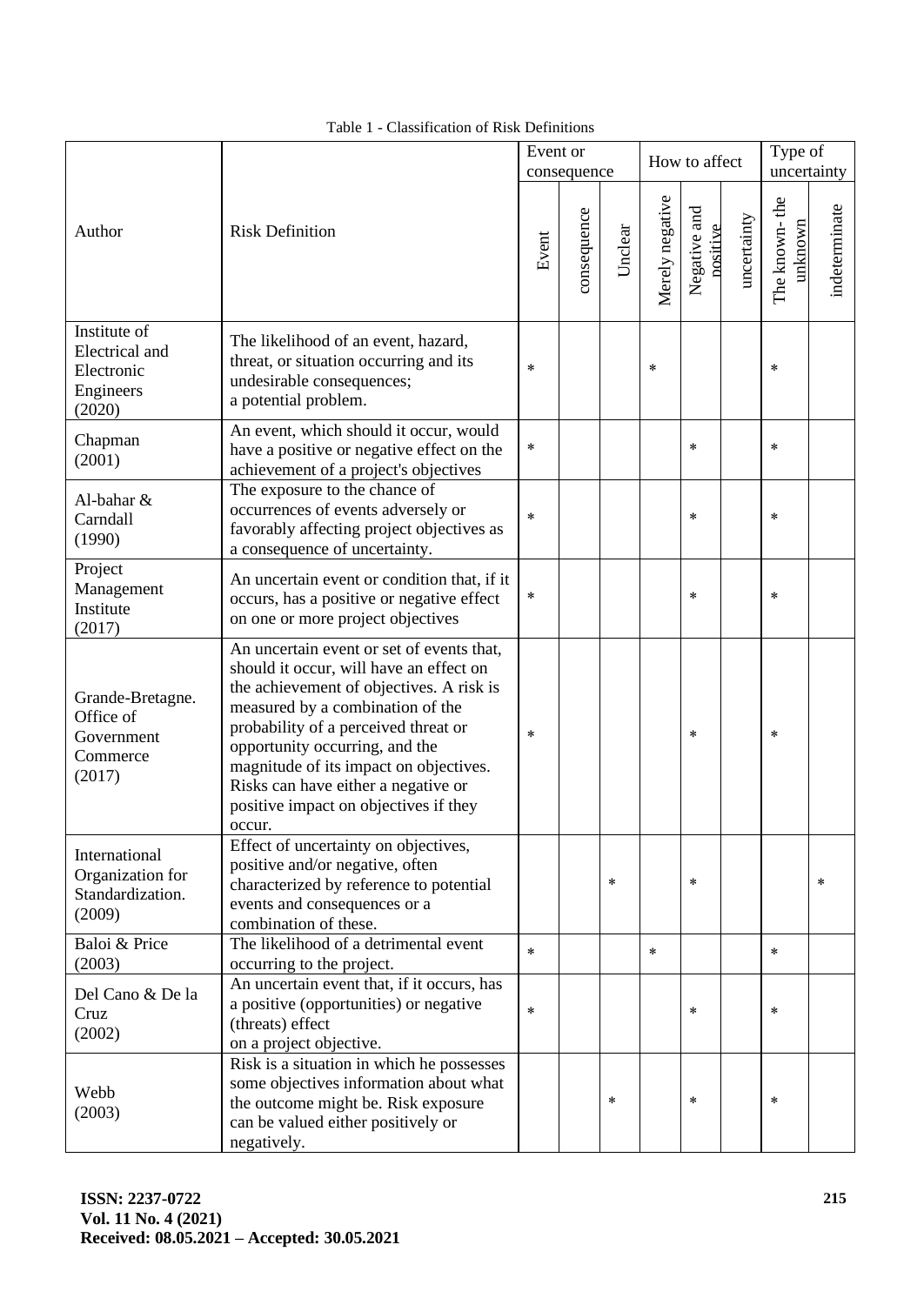|                                                                                                                                                                                                                                     |                                                                                                                                                                                                                                                                                                                             | Event or | consequence |         | How to affect   |                       |             | Type of<br>uncertainty   |               |
|-------------------------------------------------------------------------------------------------------------------------------------------------------------------------------------------------------------------------------------|-----------------------------------------------------------------------------------------------------------------------------------------------------------------------------------------------------------------------------------------------------------------------------------------------------------------------------|----------|-------------|---------|-----------------|-----------------------|-------------|--------------------------|---------------|
| Author                                                                                                                                                                                                                              | <b>Risk Definition</b>                                                                                                                                                                                                                                                                                                      | Event    | consequence | Unclear | Merely negative | Negative and positive | uncertainty | The known-the<br>unknown | indeterminate |
| Australian<br>Government,<br>Department of<br>Defense, Estate<br>and Infrastructure<br>Group<br>(2017)                                                                                                                              | An activity or event that will have an<br>impact on the achievement of a business<br>objective                                                                                                                                                                                                                              | $\ast$   |             |         |                 |                       | $\ast$      | $\ast$                   |               |
| Canadian<br><b>Standards</b><br>Association<br>(1997)                                                                                                                                                                               | The chance of injury or loss as defined as a<br>measure of the probability and severity of<br>$\ast$<br>an adverse effect to health, property, the<br>environment, or other things of value.                                                                                                                                |          |             | $\ast$  |                 |                       | $\ast$      |                          |               |
| Effect of uncertainty on objectives, may be<br>AIRMIC, A., &<br>positive, negative or a deviation from the<br>Irm, A.<br>expected, and is often described by an<br>(2010).<br>event, a change in circumstances or a<br>consequence. |                                                                                                                                                                                                                                                                                                                             |          | $\ast$      |         |                 | $\ast$                |             |                          | *             |
| British Standard,<br><b>B.S.</b><br>(2019)                                                                                                                                                                                          | Uncertainty inherent in plans and the<br>possibility of something happening (i.e a<br>contingency) that can affect the prospects of<br>achieving business or project goals. Such<br>contingencies could make the result more or<br>less satisfactory.                                                                       |          |             | $\ast$  |                 | $\ast$                |             |                          | $\ast$        |
| An uncertain event or set of circumstances<br>Association for<br>Project<br>that, should it occur, will have an effect on<br>Management<br>achievement of one or more of the project's<br>(2014)<br>objectives.                     |                                                                                                                                                                                                                                                                                                                             | $\ast$   |             |         |                 |                       | $\ast$      | $\ast$                   |               |
| <b>Standards</b><br>Australia &<br><b>Standards New</b><br>Zealand<br>(2004)                                                                                                                                                        | The chance of something happening that<br>will have an impact on objectives. A risk is<br>often specified in terms of an event or<br>circumstance and the consequences that<br>may flow from it. Risk may have a positive<br>or negative impact.                                                                            | $\ast$   |             |         |                 | $\ast$                |             | *                        |               |
| Office of Deputy<br><b>Assistant Secretary</b><br>of Defense<br><b>Systems</b><br>Engineering<br>(2017)                                                                                                                             | Potential future events or conditions that<br>may have a negative effect on achieving<br>program objectives for cost, schedule, and<br>performance. Risks are defined by the<br>probability of an undesired event or<br>condition and the consequences, impact, or<br>severity of the undesired event, were it to<br>occur. | *        |             |         | $\ast$          |                       |             | $\ast$                   |               |
| Standard, E.C.S.<br>S. (2008)                                                                                                                                                                                                       | Undesirable situation or circumstance that<br>has both a likelihood of occurring and a<br>potential negative consequence on a project                                                                                                                                                                                       |          |             | $\ast$  | $\ast$          |                       |             | $\ast$                   |               |

Table 1 - Classification of Risk Definitions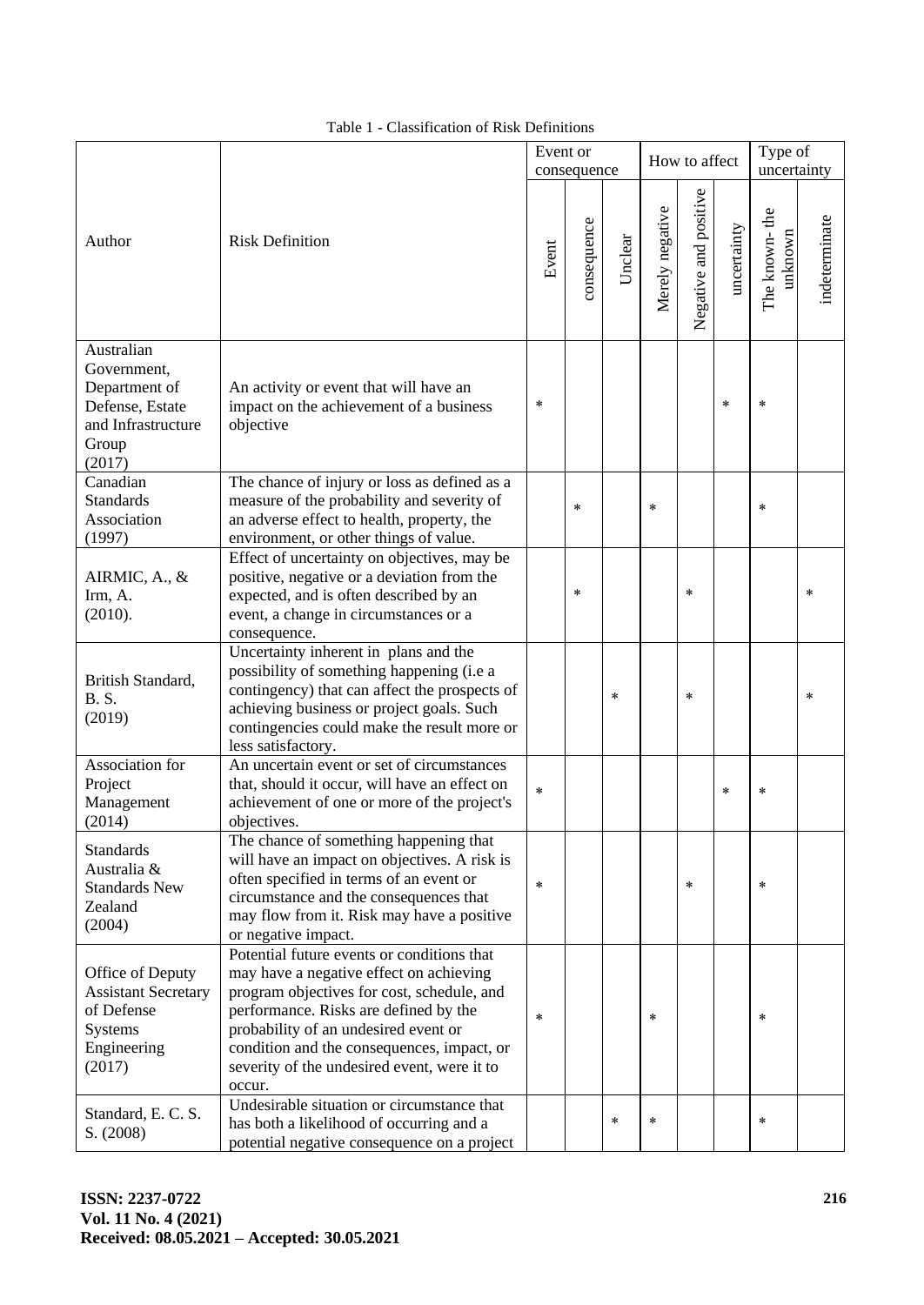### **Number and Centralization of Risk Management Processes**

Different standards and models of risk management have processes of similar patterns with different details. These differences are related to comprehensiveness in determining the process, details of activities and problem-solving approach in proportion to the environmental features in which a model is developed. For better perception, Table 2 presents risk management processes in some of the most important standards. Plan, identify, evaluate, treat and control were known as the major processes shared by these standards.

|                                                     |          | <b>Standards</b>                  |                                                      |                            |                                                                                          |                               |                                      |  |  |  |
|-----------------------------------------------------|----------|-----------------------------------|------------------------------------------------------|----------------------------|------------------------------------------------------------------------------------------|-------------------------------|--------------------------------------|--|--|--|
|                                                     |          | ISO 31000<br>(2018)               | <b>IEEE 16085</b><br>(2020)                          | AS/NZS<br>4360<br>(2004)   | <b>BS6079</b><br>(2019)                                                                  | CAN/CSA-<br>Q850-97<br>(1997) | IRM $\&$<br><b>AIRMIC</b><br>(2010)  |  |  |  |
|                                                     | Plan     | Establishing the<br>context       | Plan and<br>Implement<br>Risk<br>Management          | Establish the<br>Context   | Context                                                                                  | Initiation                    | Establishing the<br>Context          |  |  |  |
|                                                     | Identify | <b>Risk</b><br>Identification     | Manage the<br>Project Risk<br>Profile                | Identify<br><b>Risks</b>   | <b>Risk</b><br>Identification                                                            | Prelaminary<br>Analysis       | Risk<br>Identification               |  |  |  |
|                                                     |          | <b>Risk Analysis</b>              | Perform<br><b>Risk</b>                               | Analyse<br><b>Risks</b>    | <b>Risk Analysis</b>                                                                     | <b>Risk Estimation</b>        | <b>Risk Analysis</b>                 |  |  |  |
| Evaluate<br>Processes<br>Treat<br>Control<br>Others |          | <b>Risk Evaluation</b>            | Analysis                                             | Evaluate<br><b>Risks</b>   | Risk<br>Evaluation                                                                       | <b>Risk Evaluation</b>        | <b>Risk Evaluation</b>               |  |  |  |
|                                                     |          | <b>Risk Treatment</b>             | Perform<br><b>Risk</b><br>Treatment                  | <b>Treat Risks</b>         | <b>Risk</b><br>Treatment                                                                 | <b>Risk Control</b>           | <b>Risk Treatment</b>                |  |  |  |
|                                                     |          |                                   |                                                      |                            |                                                                                          | Action/                       |                                      |  |  |  |
|                                                     |          | Monitoring and<br>Review          | Perform<br><b>Risk</b><br>Monitoring                 | Monitor and<br>Review      | Maintain<br>Database<br>Communicate<br>and Explain/                                      | Monitoring                    | Monitoring and<br>Review             |  |  |  |
|                                                     |          | Communication<br>and Consultation | Evaluate the<br><b>Risk</b><br>Management<br>Process | Communicate<br>and Consult | Monitor/<br>Effectiveness<br>of Process/<br>Review<br>Objectives/<br><b>Update Plans</b> | <b>Risk</b><br>Communication  | Communication<br>and<br>Consultation |  |  |  |

Table 2 - Comparing Processes of Risk Management Standards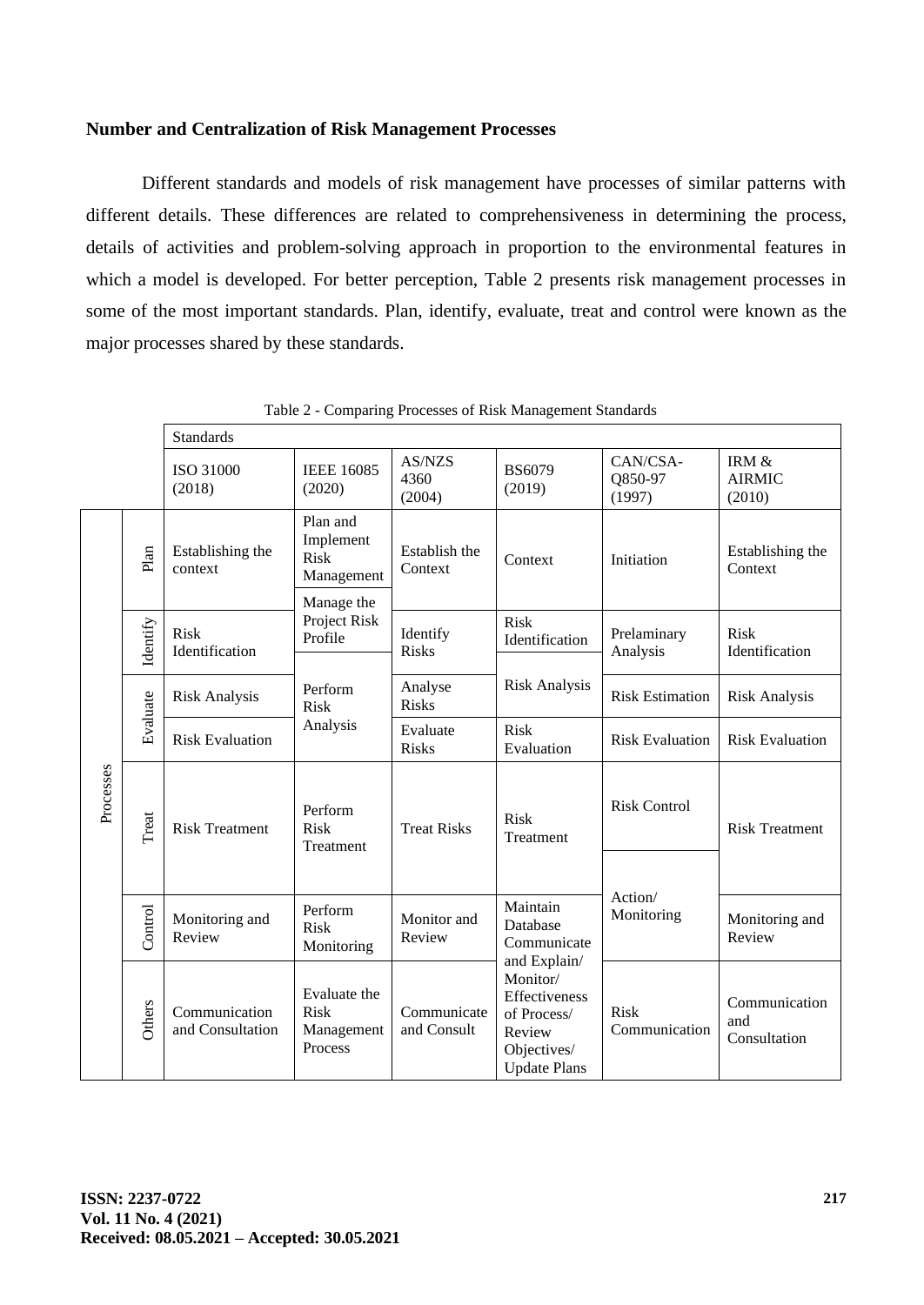|           |          | <b>Standards</b>                       |                                                                                           |                                            |                                                             |                                                                 |                                                           |  |  |
|-----------|----------|----------------------------------------|-------------------------------------------------------------------------------------------|--------------------------------------------|-------------------------------------------------------------|-----------------------------------------------------------------|-----------------------------------------------------------|--|--|
|           |          | <b>PRAM Guide</b><br>(2010)            | <b>PMBOK</b><br>(2017)                                                                    | <b>DoD</b> Risk<br>Guide for DAP<br>(2017) | <b>ECSS MST-80C</b><br>(2008)                               | Australian<br>Defence Risk<br>Management<br>Framework<br>(2017) | PMIStandard<br>for Portfolio<br>Mng. (2017)               |  |  |
|           | Plan     | Initiate                               | Plan Risk<br>Management                                                                   | Process<br>Planning                        | Define Risk<br>Management<br>Implementation<br>Requirements | Establish the<br>Context                                        | Develop<br>Portfolio<br><b>Risk</b><br>Management<br>Plan |  |  |
|           | Identify | Identify                               | <b>Identify Risks</b>                                                                     | Identification                             |                                                             | <b>Identify Risk</b>                                            |                                                           |  |  |
|           | Evaluate | Assess                                 | Perform<br>Qulitative<br>Risk Analysis<br>Perform<br>Quantitative<br><b>Risk Analysis</b> | Analysis                                   | Identify and<br>Assess the Risks                            | Analyze and<br>Evaluate the<br><b>Risks</b>                     |                                                           |  |  |
|           |          | Plan Risk<br>Plan Response<br>Response |                                                                                           | Mitigation/                                | Decide and Act                                              | Treat the                                                       | Manage<br>Portfolio<br><b>Risks</b>                       |  |  |
|           | Treat    | <b>Implement Response</b>              | Implement<br><b>Risk</b><br>Response                                                      | Correction                                 |                                                             | <b>Risks</b>                                                    |                                                           |  |  |
|           | Control  | <b>Manage Process</b>                  | <b>Monitor Risks</b>                                                                      | Monitoring                                 | Monitor,<br>Communicate<br>and Accept<br>Risks              | Monitor and<br>Review                                           |                                                           |  |  |
| Processes | Others   |                                        |                                                                                           | Communication<br>and Feedback              | $\overline{\phantom{0}}$                                    | Communicate<br>and Consult                                      |                                                           |  |  |

Table 2 - Comparing processes of risk management standards

# **Proportion to Different Organizational Levels**

Another difference of standards is their proportion to a level of organization at which risks are managed. This difference can be analyzed in two aspects, the first of which includes the goals which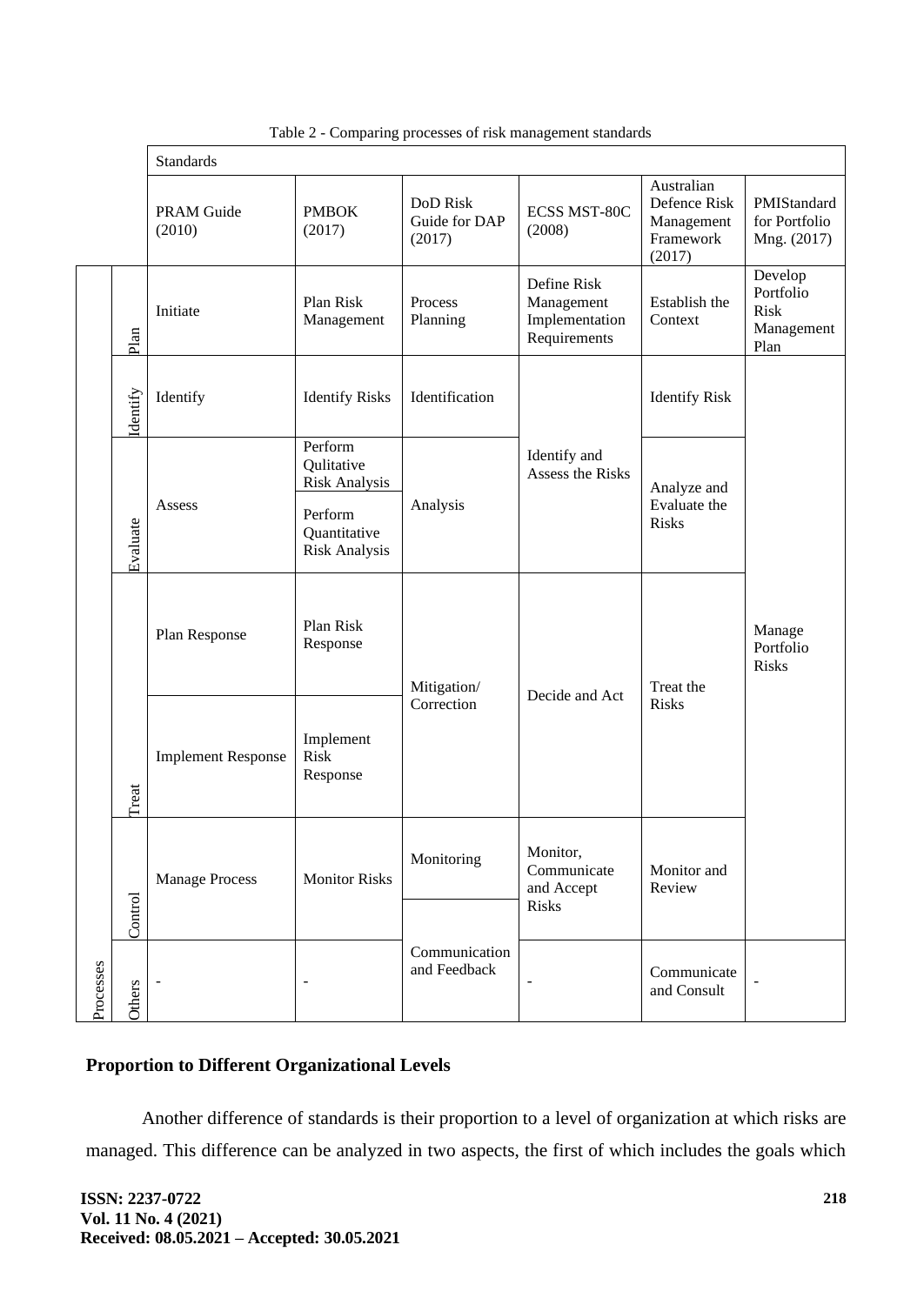the management seek to achieve at these levels. The second aspect includes different managerial requirements and process at these levels. Accordingly, some standards merely explain risk management processes to the project level, whereas some others consider the infrastructural aspects required to apply risk management processes at higher levels including the portfolio and the organization. This has led to the development of risk management models and standards at three managerial levels including project risk management, portfolio risk management, and organizational risk management, each of which has unique features.

#### **1. Project Risk Management**

Regarding the importance of risk management in a project, running the project without concentrating actively on risk management would resemble moving toward more problems caused by unmanaged threats (10). To show the importance of this topic, Santos and Cabral (2008), ranked risk management as the fourth important knowledge area (of 10 project management knowledge areas proposed in PMBOK). Project risk management adds an attitude toward project risk to the outputs of other project management processes and increases their values. Project risk management plays a key role in creating logical expectations for completion dates and project costs even. Project risk management should be implemented in all projects. The level of details, tools, and resources needed for project risk management should be determined with respect to project specifications and values they can add to outputs (15). The goal of project risk management is not to completely avoid risks in activities, for it is impossible. Managers accept some of the risks based on their willingness to accept risks in return for a benefit or the amount of risk which they can tolerate.

#### **2. Portfolio Risk Management**

The main idea of portfolio management is to mitigate the total risk through diversification which is an equivalent to the well-known expression stating "not putting all eggs in the same basket" (4). Comparing risk management advantages of portfolio with those of the project would be a way of perceiving the importance of portfolio risk management. Accordingly, Pellegrini (1997) introduced the advantages of portfolio risk management over project risk management as higher transparency of results to senior managers, possibility of project prioritization, possibility of resource management, possibility of better planning, and better identification of dependencies. According to Olsson (2008), considering risks in the portfolio would have this benefit that the risks of a single project which can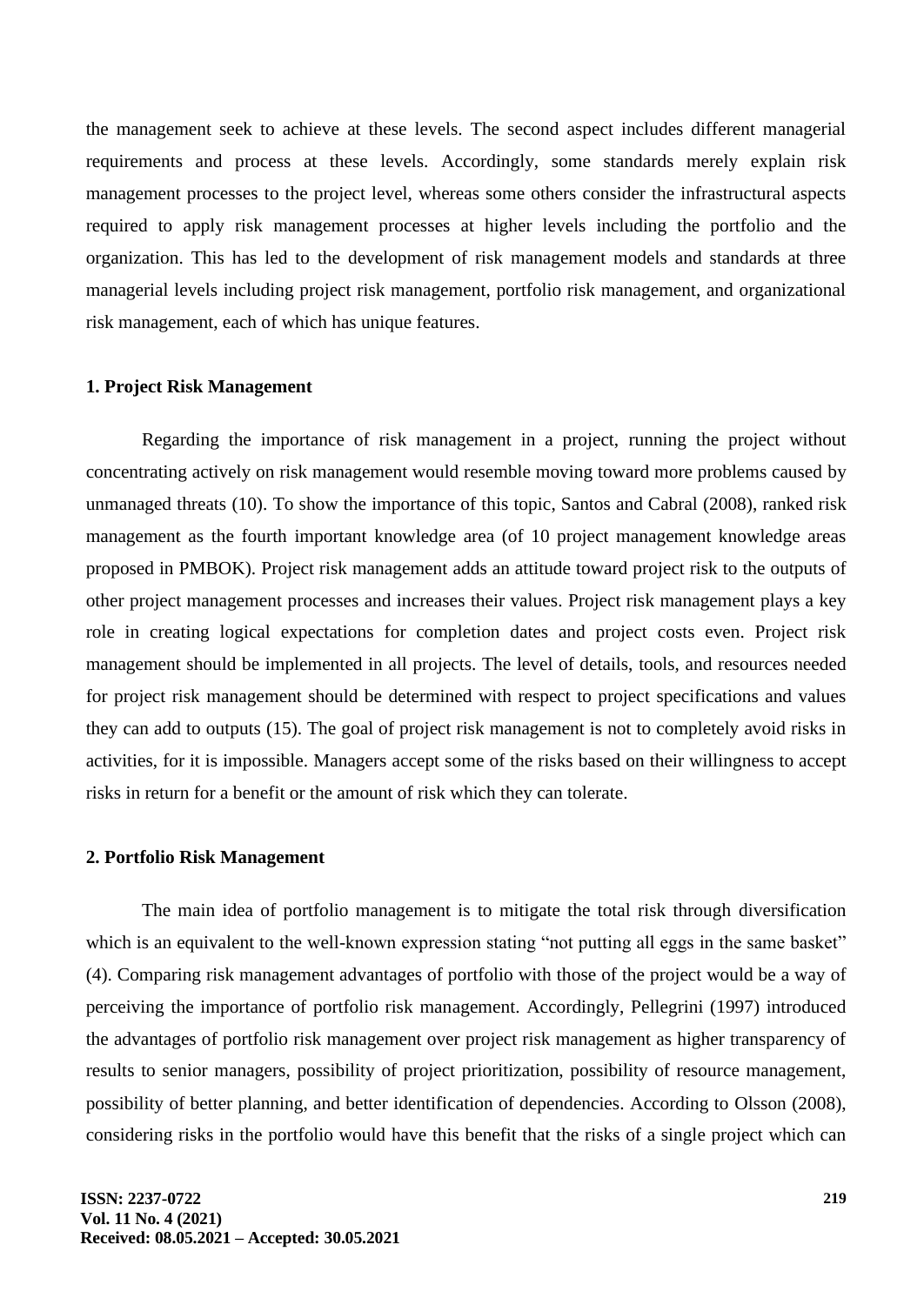be seen as a single event will be identified as a procedure or a common risk in the portfolio. In this case, a comprehensive risk mitigation action can be adopted. Therefore, the reason why portfolio managers fail to take actions for portfolio risk management can be identified as unawareness of portfolio risks, unawareness of the need for an holistic view, lack of experience, lack of time, and inability to justify the necessary costs (6). In the project portfolio environment, risk management of single projects would be insufficient. The portfolio risk management approach supports the alignment and redistribution of resources among projects, improves the capacity to encounter risks, and expands the existing information for decision-making. Integrating the information obtained from the risk management of independent projects, portfolio risk management can identify the risks emerging simultaneously in different projects and avoid duplication of efforts to analyze them and prepare responses (6). This is consistent with investment in solving the original cause than responding to problems. For instance, investing in quality management will have a better cost-effectiveness in comparison with the corrective actions required to compensate for the low quality.

Known as a process of guaranteeing portfolio goal achievement, portfolio risk management depends greatly on how to define portfolio goals. According to the literature review, the goals of creating project portfolios are known as project success, projects risk level balance, better exploitation of organizational resources, align the projects with organization strategy, and better exploitation of opportunities resulting from project execution (5,6).

As discussed earlier, project risks are only the components of portfolio risks due to portfolio extensiveness, interactions of portfolios with organizational strategies, and presence of projects with interdependencies (*e.g.* in common resources). As a result, portfolio risks exceed the total risks of projects. To better show the effects of interdependencies of project risks in a portfolio, a model was proposed by Olsson (2008) to identify portfolio risks through three steps: analyzing risks of every project solely, analyzing and comparing risks of a project with those of other projects, and combining risks of different projects collectively. In other words, portfolio risks are classified as two categories, *i.e.* "risks of components" including projects and operations and "structural risks" pertaining to the formation and interactions of components.

## **3. Organizational Risk Management**

It is necessary to identify differences between business risk management and executive risk management pertaining to uncertainties existing in the execution of activities performed by a business to achieve the desired results and goals (7). Accordingly, a series of standards called enterprise risk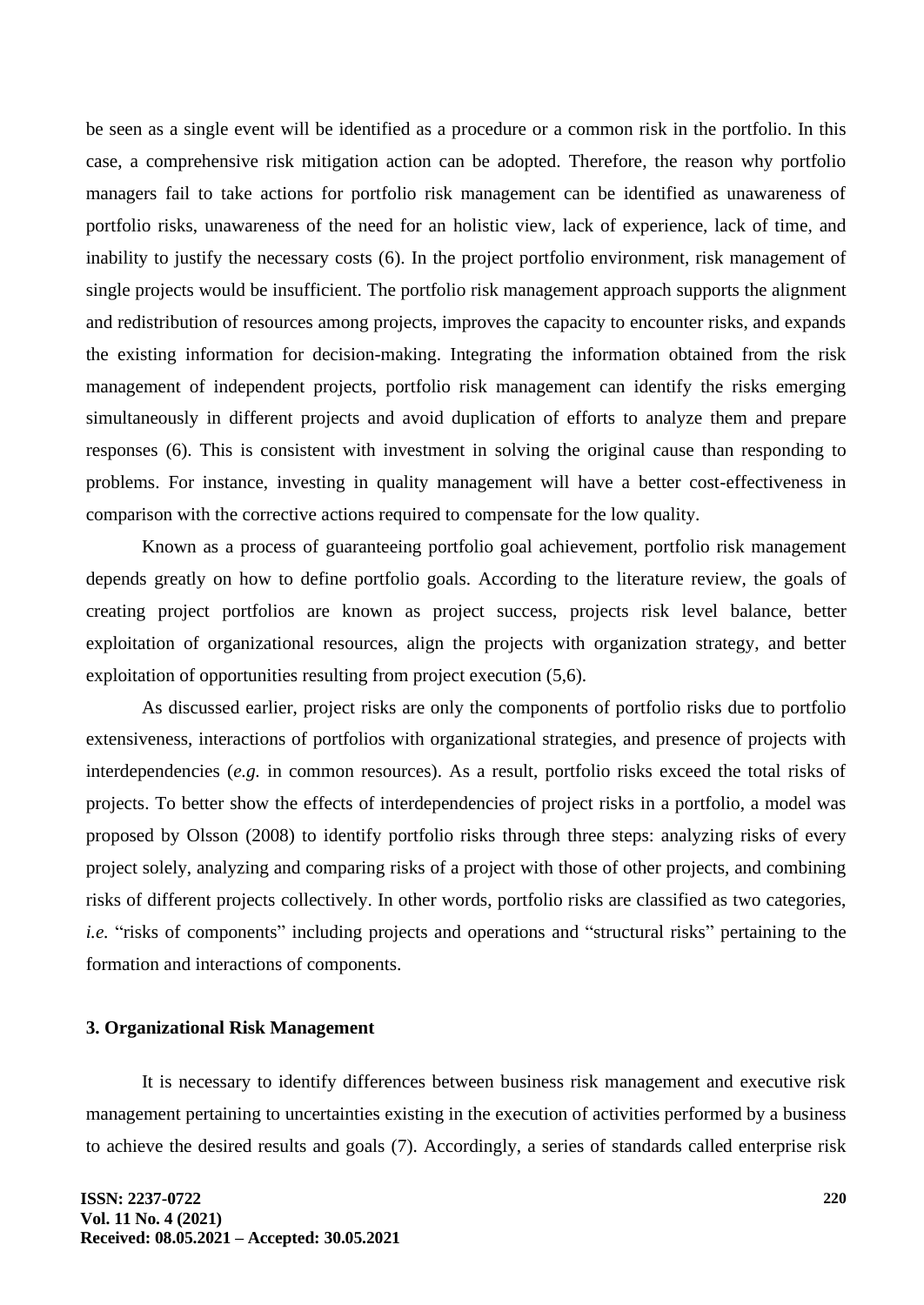management (ERM) have been developed. These standards include the methods and processes employed by organizations to manage threats and seize opportunities. Identifying and tracking risks and opportunities dynamically, organisations create and retain values for the stakeholders of organizations including owners, employees, legislators, and the entire society. ERM can also be employed to develop a risk-based approach to organizational management, integration of ideas and concepts, internal control, and strategic planning. In fact, ERM was designed to identify the needs of different stakeholders who would like to ensure the correct management of a wide range of risks facing complicated organizations (8). These risks can be classified as four categories, each of which contains a series of internal and external factors. These four categories are infrastructural risks (*e.g.* communication infrastructure, supply chain structure, employee skills, and information systems), financial risks (*e.g.* rate of interest, currency exchange rate, fraud, and debts), market risks (*e.g.*  technology development, competitive atmosphere, and contracts), and credential risks (*e.g.* sales return and environmental controls) (19).

As discussed earlier, organizational risk management analyzes the risks which an organization faces at a macro level. In fact, organizational risk management reaches portfolio management in planning the strategies employed by the organization to achieve its goals. In other words, organizational risk management plays a central role in determining the portfolio formation strategies as the tools for achieving organizational goals and consequently selecting the projects.

Table 3 presents the applications of some of the most important standards to conclude this section and facilitate the perception of differences between models in proportion to risk management at project, portfolio, and organizational levels.

|        |        | Project   Portfolio   Organization | Standard                               |
|--------|--------|------------------------------------|----------------------------------------|
|        |        | $\ast$                             | ISO 31000 (2018)                       |
| $\ast$ |        | $\ast$                             | IEEE 16085 (2020)                      |
|        |        | $\ast$                             | AS/NZS 4360 (2004)                     |
| $\ast$ | $\ast$ | $\ast$                             | BS6079 (2019)                          |
|        |        | $\ast$                             | CAN/CSA-Q850-97 (1997)                 |
|        |        | $\ast$                             | <b>IRM &amp; AIRMIC (2010)</b>         |
| *      |        |                                    | PRAM Guide (2014)                      |
| $\ast$ |        |                                    | <b>PMBOK (2017)</b>                    |
| *      |        |                                    | DoD Risk Guide for DAP (2017)          |
| *      |        |                                    | <b>ECSS MST80C (2008)</b>              |
|        |        | $\ast$                             | SDD RMF RMP (2017)                     |
|        | $\ast$ |                                    | PMI Standard for Portfolio Mng. (2017) |

Table 3 - Comparing the Applications of Risk Management Standards at different Organizational Levels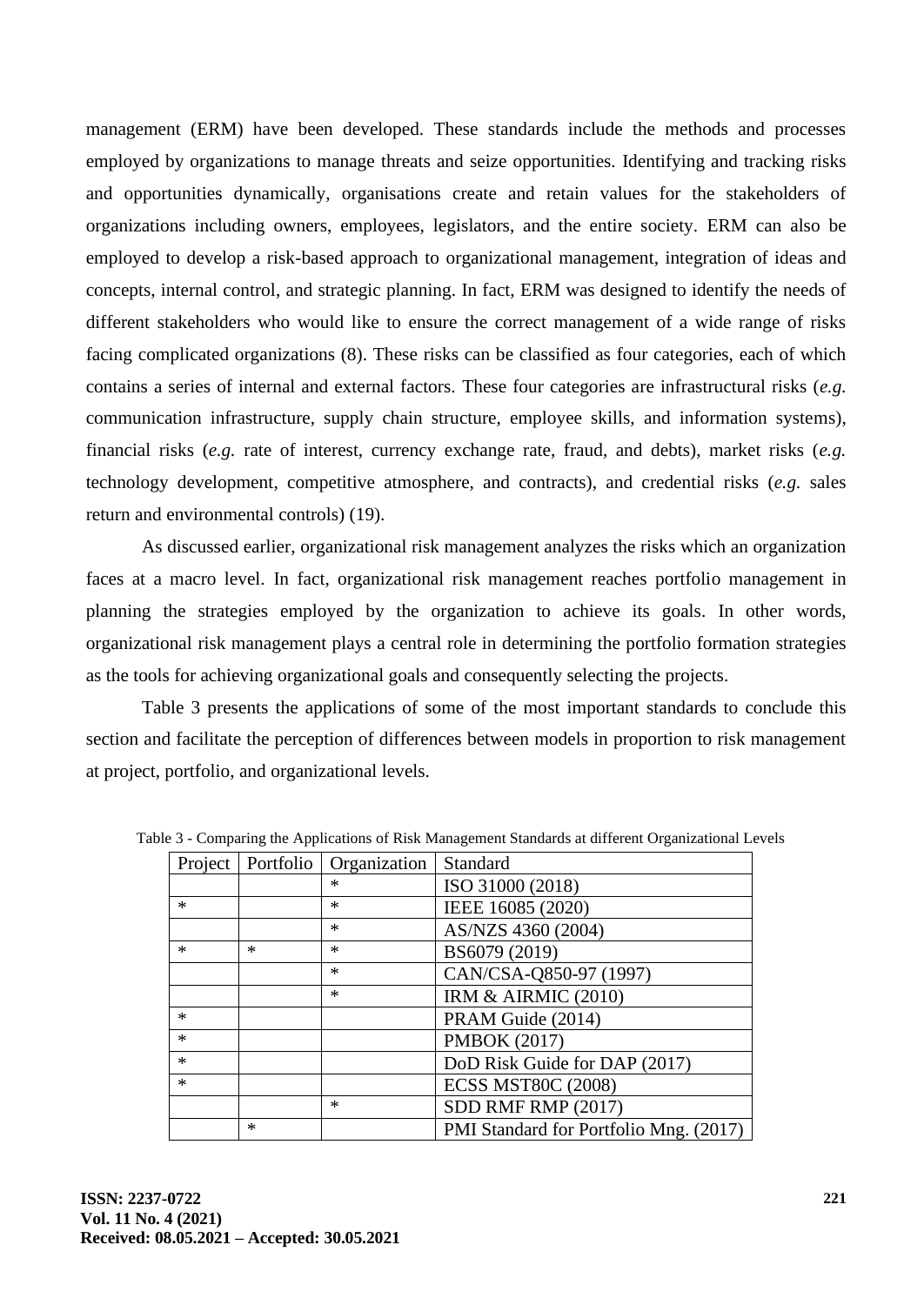## **4. Conclusion**

As discussed earlier, differences of risk management models were highlighted. As an instruction to select the right risk management model, it is recommended to select the model with the following features:

- 1. Considering both opportunities and hazards: It is important to consider risks by paying attention to both positive and negative effects and identifying all risks including the identification of opportunities and hazards. As a result, a better judgment of the project, portfolio, or organizational status would be made. Considering only the threats would prevent a realistic judgment and use of maximum capacity for achieving goals.
- 2. Considering other existing uncertainty types along with risks: The risks which are commonly discussed in the literature (known-unknown uncertainty type) cover only a group of uncertainties existing in activities. Disregarding other uncertainty types would ignore some of the existing hazards; besides, some of the hidden opportunities would be lost. Therefore, it is necessary to execute uncertainty management beyond risk management. It should also be considered that some risk management models expand the risk definition scope and include other uncertainties in risks, something which could cause ambiguity in concept of risk and disturb the execution of risk management processes.
- 3. Giving correct definitions of cause, event, and effect of risk: A risk event includes cause and effect. Considering the cause of a risk or the effect of a risk instead of the event of a risk would confuse the execution of risk management processes.
- 4. Proportion to the organization level at which risks should be managed: Since there are different management goals at different organizational levels (project, operations, portfolio, and organization), risks are inherently characterized by different attributes. Therefore, different tools and processes will be employed to manage risks.
- 5. Proportion to the features of the atmosphere in which risks should be managed: atmosphere features are evaluated by measuring industrial requirements, experience and capability of the team in risk management, number of risks, and organizational culture. For instance, it is not justifiable to select a model that requires many processes for risk evaluation and needs to produce many documents in a small project or organization with only a few risks.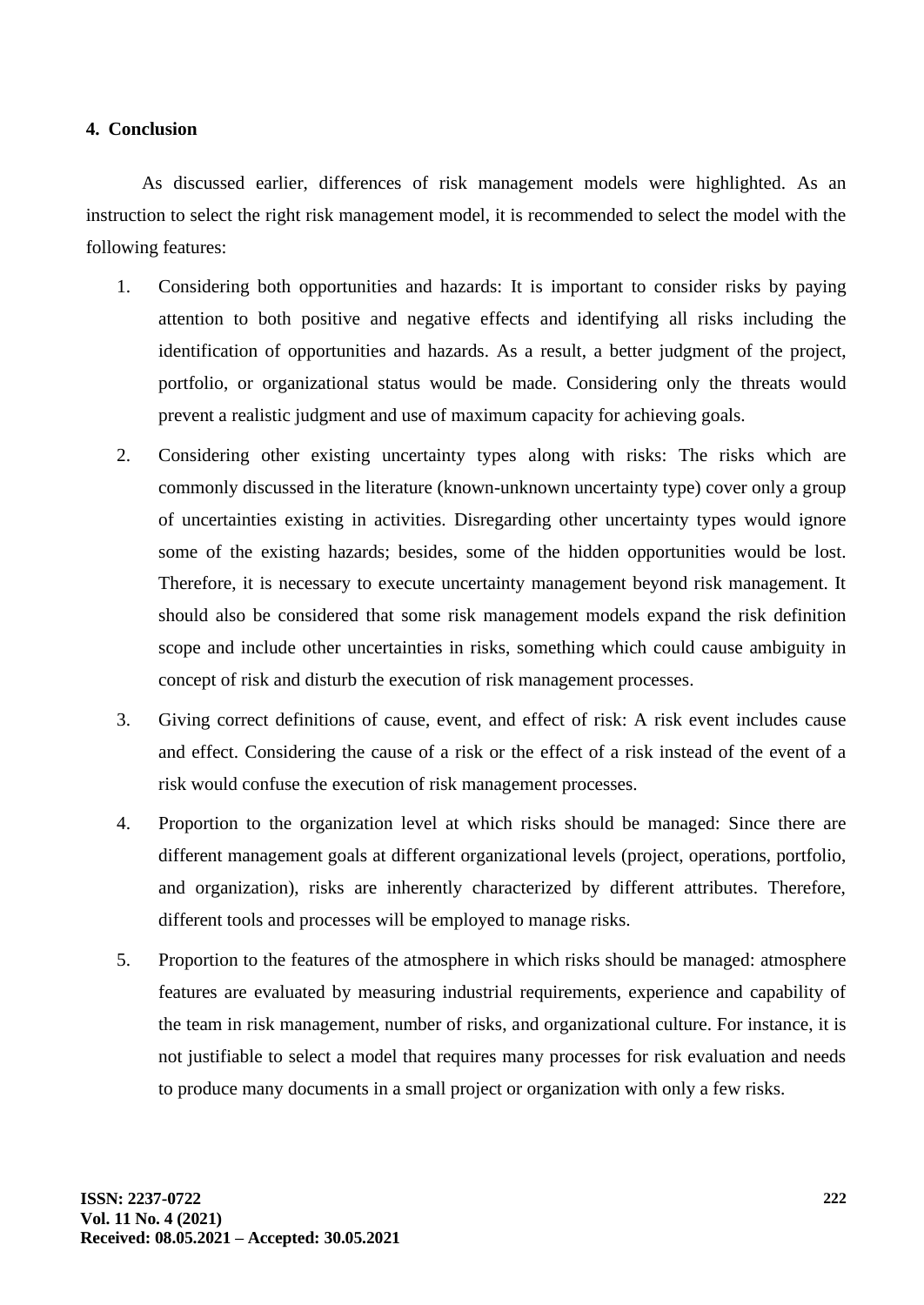## **References**

Office of Deputy Assistant Secretary of Defense Systems Engineering, (2017). *Department of Defense Risk, Issue, and Opportunity Management Guide for Defense Acquisition Programs.* Deputy Assistant Secretary of Defense, Washington DC

Australian Government, Department of Defence, Estate and Infrastructure Group (2017). Service Delivery Division Risk Management Framework- Risk Management Process. Department of Defence, Australia

Price waterhouse Coopers, L.L.P. (2004). *Enterprise Risk Management: Integrated Framework.* Committee of Sponsoring Organizations of the Treadway Commission.

Han, S.H., Diekmann, J.E., Lee, Y., & Ock, J.H. (2004). Multicriteria financial portfolio risk management for international projects. *Journal of construction engineering and management, 130(3)*, .346-356

Project Management Institute. (2017). *The standard for portfolio management.* Newtown Square, Pa: Project Management Institute.

Teller, J., & Kock, A. (2013). An empirical investigation on how portfolio risk management influences project portfolio success. *International Journal of Project Management,* 31(6), .817-829

Raz, T., & Hillson, D. (2005). *A comparative review of risk management standards.* Risk Management.

Enterprise Risk Management Committee (May 2003)*. "Overview of Enterprise Risk Management"* (PDF). Casualty Actuarial Society

Del Cano A. and De La Cruz, M.P. (2002). "Integrated Methodology for Project Risk Management." J of Construction Engineering and Management, Vo.128, Issue. 6, PP .473-485

Project Management Institute (2017). *A guide to the project management body of knowledge (PMBOK guide).* Project Management Institute.

Santos, F.R.S.D., & Cabral, S. (2008). FMEA and PMBOK applied to project risk management. *JISTEM-Journal of Information Systems and Technology Management,* 5(2), 347-364. http://www.scielo.br/

Mehdizadeh, R. (2012). Dynamic and multi-perspective risk management of construction projects using tailor-made Risk Breakdown Structures (Doctoral dissertation, Université Paris-Est Marne la Vallée).

Petit, Y. (2012). Project portfolios in dynamic environments: organizing for uncertainty. *International Journal of Project Management,* 30(5), .539-553

Olsson, R. (2008). Risk management in a multi-project environment: An approach to manage portfolio risks. *International journal of quality & reliability management,* 25(1), .60-71

Project Management Institute (2009). *Practice Standard for Project Risk Management.* Project Management Institute .

Project Management Institute (2019). *The Standard for Risk Management in Portfolios, Programs, and Projects.* Project Management Institute.

Webb, A. (2003). *The project manager's guide to handling risk*. Gower Publishing, Ltd

International Organization for Standardization (ISO) 31000. (2018). *Risk management—Guidelines.*